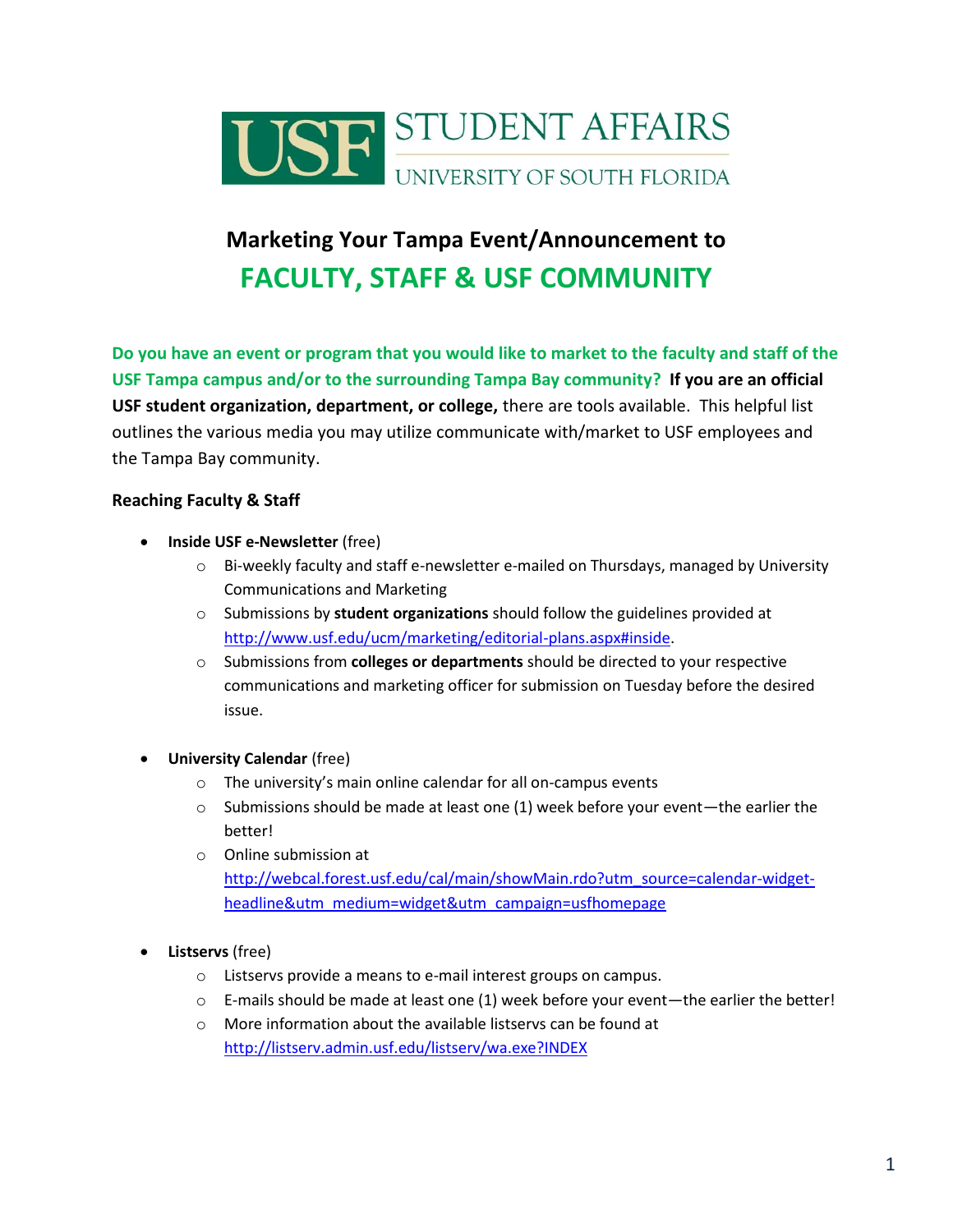- **Postcards** (cost of printing and mail handling)
	- o The university's on-site post office can label and distribute your provided postcards/mailers for distribution to employees. More information can be found at <http://www.pplant.usf.edu/index.php/component/content/article/89> .
	- $\circ$  Timing is dependent on the project and the post office work flow. Please contact the post office to discuss your project and timeframe. It is recommended that you provde them with a sample of your artwork **before** you go to press to avoid any issues.

## **Reaching the Tampa Bay Community & USF Stakeholders**

- **USF Social Media** (free)
	- o **University departments** are encouraged to utilize social media to promote events and announcements for all USF stakeholders.
		- **Main University Social Media Sites:** University Communications & Marketing may be willing to promote university news and sponsored events that are large scale and open to the public on the main university social media sites. Departments should contact their department's communications officer to coordinate such requests.

### **Community Calendars** (free)

- o Include events and programs of interest and open to the public on the TBO.com calendar; submit directly a[t http://events.tbo.com/add.aspx](http://events.tbo.com/add.aspx)
- $\circ$  Submissions should be made at least one (1) week before your event—the earlier the better!
- **Press Release** (free)
	- $\circ$  If you are hosting a significant event on campus that is open to the public to participate, you may want to consider writing a press release to distribute to the local media. Depending on the nature of the event, student organizations will want to send the release to the media a minimum of one (1) week before the event. You will need to create your e-mail list by visiting the targeted media's websites for the appropriate editorial contact.
	- $\circ$  Press release drafts for colleges or university departments should be forwarded to your communications and marketing officer to coordinate review and distribution with University Communications and Marketing. These releases must be approved and issued through University Communications and Marketing, unless UCM directs otherwise. Press releases should be submitted for release preferably two (2) weeks before the anticipated announcement/event.